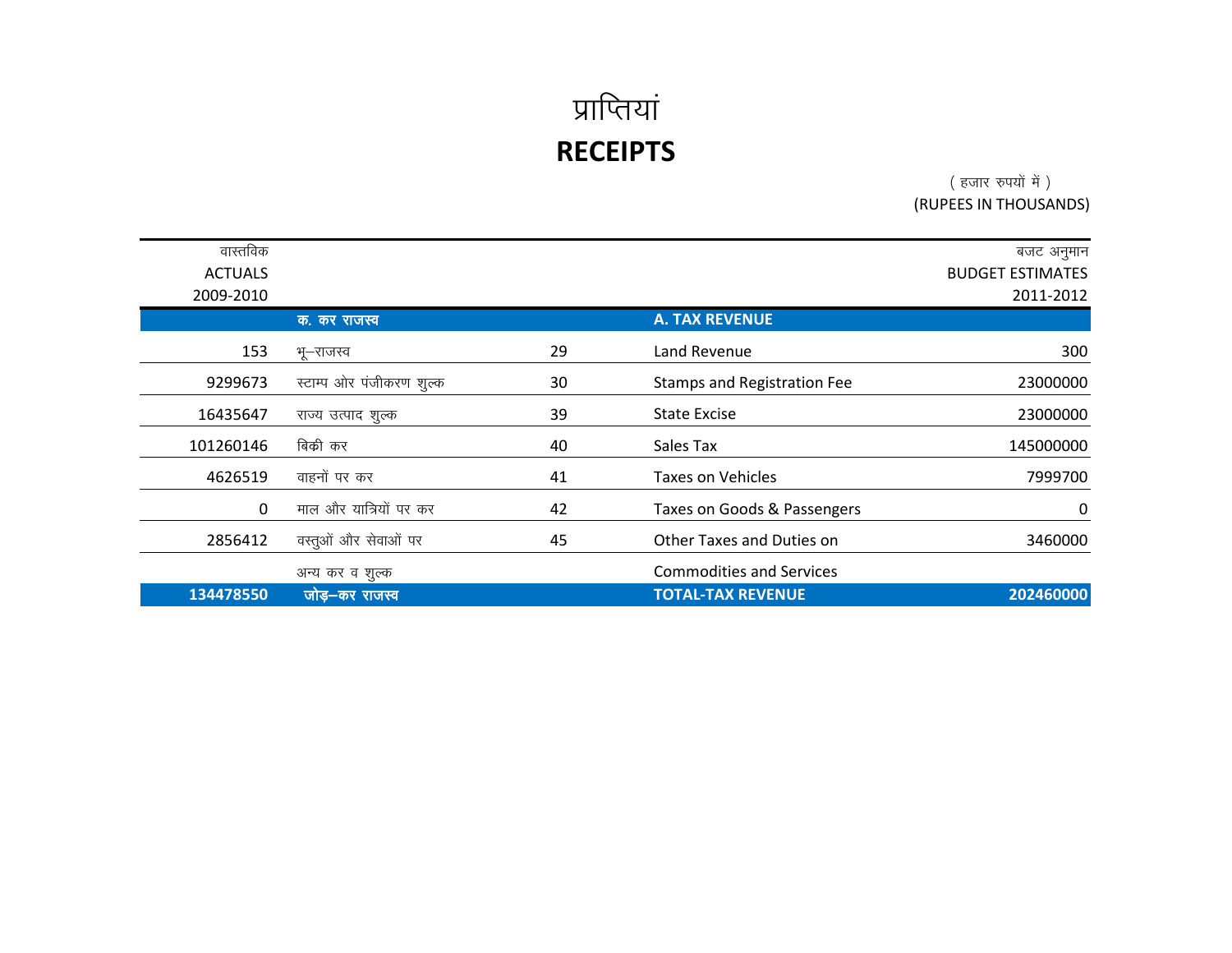( हजार रुपयों में ) (RUPEES IN THOUSANDS)

| वास्तविक                            |     |                                       | बजट अनुमान              |
|-------------------------------------|-----|---------------------------------------|-------------------------|
| <b>ACTUALS</b>                      |     |                                       | <b>BUDGET ESTIMATES</b> |
| 2009-2010                           |     |                                       | 2011-2012               |
|                                     |     |                                       |                         |
| ख. अन्य कर-भिन्न राजस्व             |     | <b>B. OTHER NON-TAX REVENUE</b>       |                         |
| 0 अन्य राजकोषीय सेवायें             | 47  | <b>Other Fiscal Services</b>          | 0                       |
| 32366152 व्याज प्राप्तियां          | 49  | <b>Interest Receipts</b>              | 2067500                 |
| 415584 लाभांश व लाभ                 | 50  | Dividends & Profits                   | 415000                  |
| 26255 लोक सेवा आयोग                 | 51  | <b>Public Service Commission</b>      | 25000                   |
| $81$ पुलिस                          | 55  | Police                                | 100                     |
| 75815 जेल                           | 56  | Jails                                 | 190000                  |
| 149922 लोक निर्माण कार्य            | 59  | Public works                          | 155000                  |
| 679347 अन्य प्रशासनिक सेवाएं        | 70  | <b>Other Administrative Services</b>  | 575000                  |
| 2699 विविध समान्य सेवाएं            | 75  | <b>Miscellaneous General Services</b> | 400                     |
| 222581 शिक्षा, खेल, कला और संस्कृति | 202 | Education, Sports, Art and Culture    | 230000                  |
| 246525 चिकित्सा और जन स्वास्थ्य     | 210 | <b>Medical and Public Health</b>      | 265000                  |
| $0$ परिवार कल्याण                   | 211 | <b>Family Welfare</b>                 | 0                       |
| 40275 आवास                          | 216 | Housing                               | 38000                   |
| 29 शहरी विकास                       | 217 | Urban Development                     | 100                     |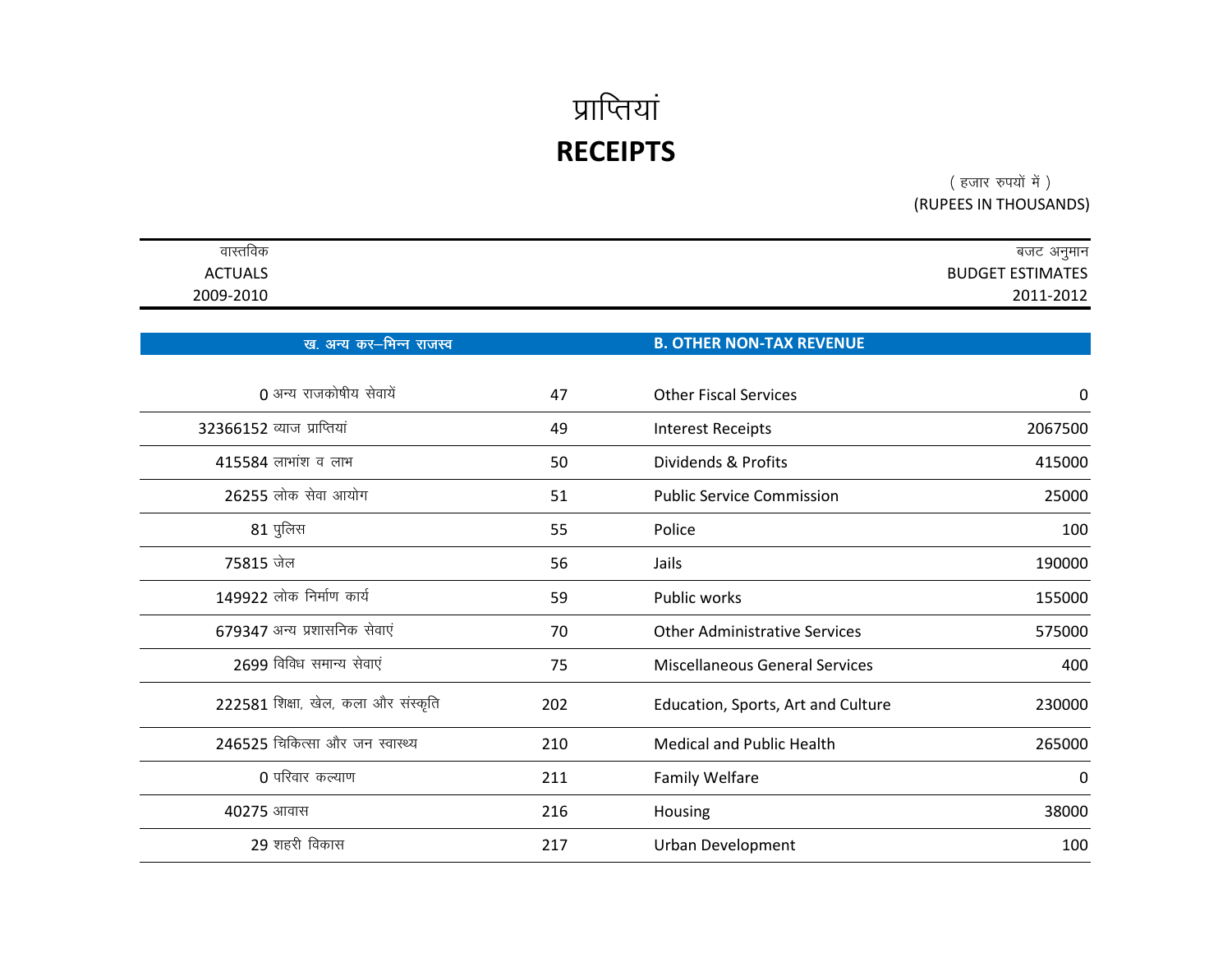( हजार रुपयों में ) (RUPEES IN THOUSANDS)

| वास्तविक<br><b>ACTUALS</b><br>2009-2010 |     |                                              | बजट अनुमान<br><b>BUDGET ESTIMATES</b><br>2011-2012 |
|-----------------------------------------|-----|----------------------------------------------|----------------------------------------------------|
| 0 सूचना एवं प्रचार                      | 220 | Information and Publicity                    | 100                                                |
| 50165 श्रम और रोजगार                    | 230 | Labour and Employment                        | 49000                                              |
| 1657 सामाजिक सुरक्षा और कल्याण          | 235 | Social Security and Welfare                  | 1600                                               |
| 39 अन्य सामाजिक सेवाएं                  | 250 | <b>Other Social Services</b>                 | 100                                                |
| 1608 कृषि पालन                          | 401 | Crop Husbandry                               | 2000                                               |
| 4183 पशु-पालन                           | 403 | Animal Husbandry                             | 3500                                               |
| 729 मत्स्य पालन                         | 405 | <b>Fisheries</b>                             | 800                                                |
| 737 वानिकी और बन्य जीवन                 | 406 | Forestry and Wild Life                       | 500                                                |
| 1359 सहकारिता                           | 425 | Co-operation                                 | 1500                                               |
| 291 अन्य कृषि कार्यक्रम                 | 435 | <b>Other Agricultural Programmes</b>         | 300                                                |
| 557 अन्य ग्रामीण विकास कार्यक्रम        | 515 | <b>Other Rural Development</b><br>Programmes | 500                                                |
| 84901 बड़ी और मध्यम सिंचाई              | 701 | Major and Medium Irrigation                  | 103000                                             |
| 5 लद्यु सिचाई                           | 702 | Minor Irrigation                             | 700                                                |
| 153360 उर्जा                            | 801 | Power                                        | 170000                                             |
| 42071 ग्राम एवं लद्यु उद्योग            | 851 | Village and Small Industries                 | 49000                                              |